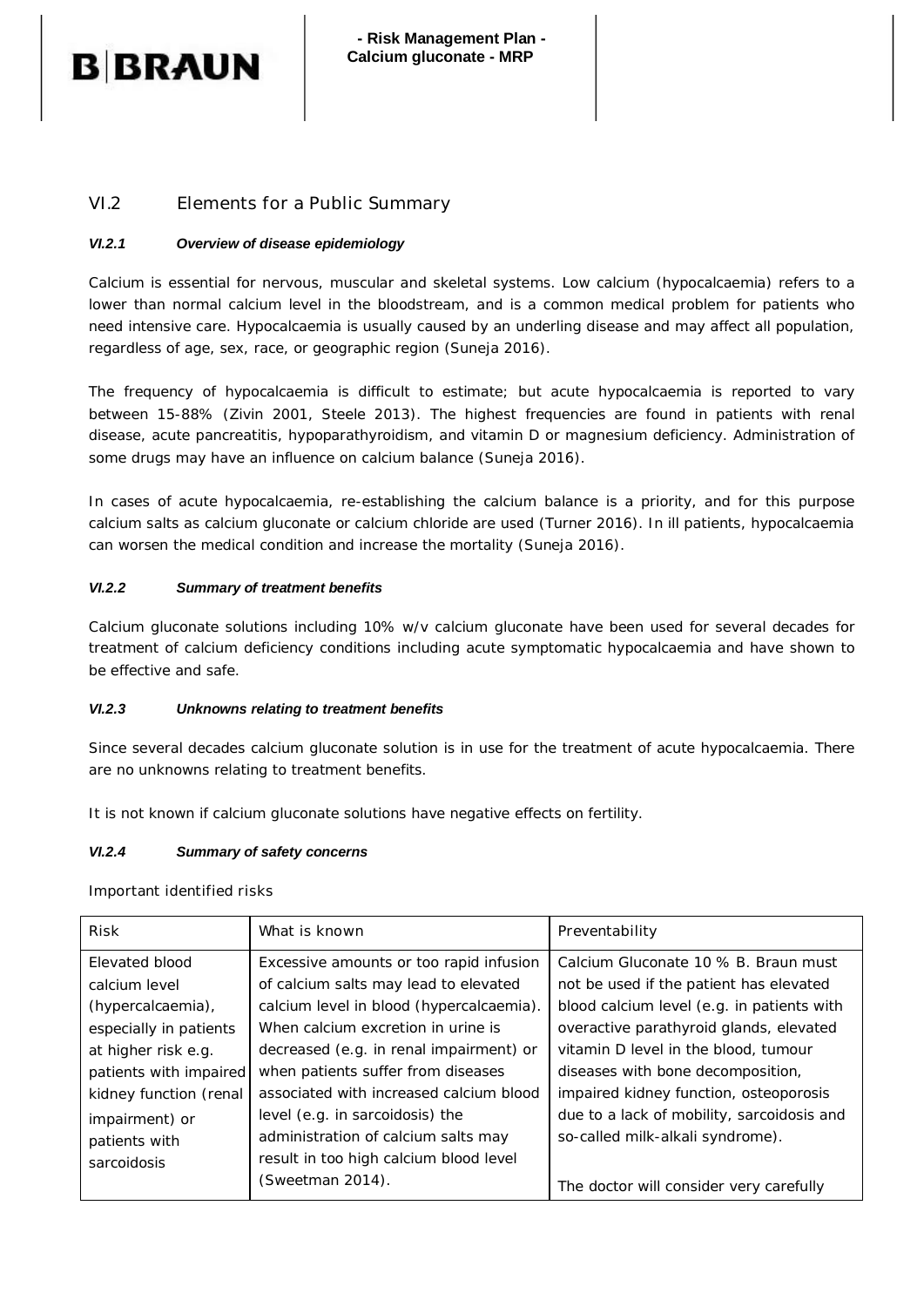

| <b>Risk</b>                                                                                                                         | What is known                                                                                                                                                                                                                                                                                                                                                                                  | Preventability                                                                                                                                                                                                                                                                                                                                                                                                |
|-------------------------------------------------------------------------------------------------------------------------------------|------------------------------------------------------------------------------------------------------------------------------------------------------------------------------------------------------------------------------------------------------------------------------------------------------------------------------------------------------------------------------------------------|---------------------------------------------------------------------------------------------------------------------------------------------------------------------------------------------------------------------------------------------------------------------------------------------------------------------------------------------------------------------------------------------------------------|
|                                                                                                                                     |                                                                                                                                                                                                                                                                                                                                                                                                | whether this medicine is suitable if the<br>patient suffers from sarcoidosis. In this<br>case calcium injections should only be<br>given if these are absolutely essential.                                                                                                                                                                                                                                   |
|                                                                                                                                     |                                                                                                                                                                                                                                                                                                                                                                                                | Impaired kidney function (renal<br>impairment) can be accompanied by<br>increased blood calcium level. If the<br>patient is suffering from kidney<br>impairment, he/she should only receive<br>calcium injections if these are absolutely<br>essential. Calcium and phosphate balance<br>must, however, be monitored (Sweetman<br>$2014$ ).                                                                   |
| Use in patients with<br>severely impaired<br>kidney function<br>(renal impairment)                                                  | Impaired kidney function (renal<br>impairment) may result in increased<br>blood calcium level. Calcium infusion<br>could aggravate these increased blood<br>calcium level (Merck manual 2016).                                                                                                                                                                                                 | If the patient is suffering from kidney<br>impairment, he/she should only receive<br>calcium injections if these are absolutely<br>essential. Calcium and phosphate balance<br>must be monitored in this case<br>(Sweetman 2014).                                                                                                                                                                             |
| Irregular heart beat<br>(arrhythmia), e.g. in<br>patients receiving<br>cardiac glycosides or<br>in patients with<br>cardiac disease | Cardiac glycosides are drugs that are<br>primarily used in the treatment of<br>cardiac failure. When given together<br>with calcium preparations or solutions<br>arrhythmias (irregular heartbeat) may<br>occur (Sweetman 2014).<br>If calcium is administered too quickly it<br>can lead to cardiac problems such as<br>slow heart rate (bradycardia) or<br>irregular heartbeat (arrhythmias) | Intravenous administration of calcium<br>should be avoided in patients receiving<br>cardiac glycosides (McEvoy 2010,<br>Sweetman 2014). In the exceptional<br>case of intravenous administration of<br>calcium to patients receiving cardiac<br>glycosides, adequate cardiac monitoring<br>is mandatory and emergency treatment<br>of cardiac complications such as serious<br>arrhythmias must be available. |
|                                                                                                                                     | (McEvoy 2010, Sweetman 2014). This<br>is especially dangerous for patients<br>with known cardiac disease.                                                                                                                                                                                                                                                                                      | The doctor will consider very carefully<br>whether this medicine is suitable for the<br>patient if he/she suffers from heart<br>diseases. In this case calcium injections<br>should only be given if these are<br>absolutely essential (McEvoy 2010).                                                                                                                                                         |
| Risk of elevated<br>calcium level in urine<br>(hypercalciuria) and<br>in kidneys<br>(nephrocalcinosis)                              | Elevated calcium blood level may lead<br>to elevated calcium level in urine<br>(hypercalciuria). This may lead to<br>nephrocalcinosis, a condition in which<br>calcium level in the kidneys are<br>increased, a process that can impair<br>the function of the kidney. Kidney<br>stones may be a symptom of<br>nephrocalcinosis (Sweetman 2014,                                                | The patient must not use calcium<br>gluconate in the case of excessive<br>excretion of calcium in the urine (United<br>States Pharmacopeial Convention 2001).<br>The doctor will consider very carefully<br>whether this medicine is suitable for the<br>patient if he/she suffers from deposition                                                                                                            |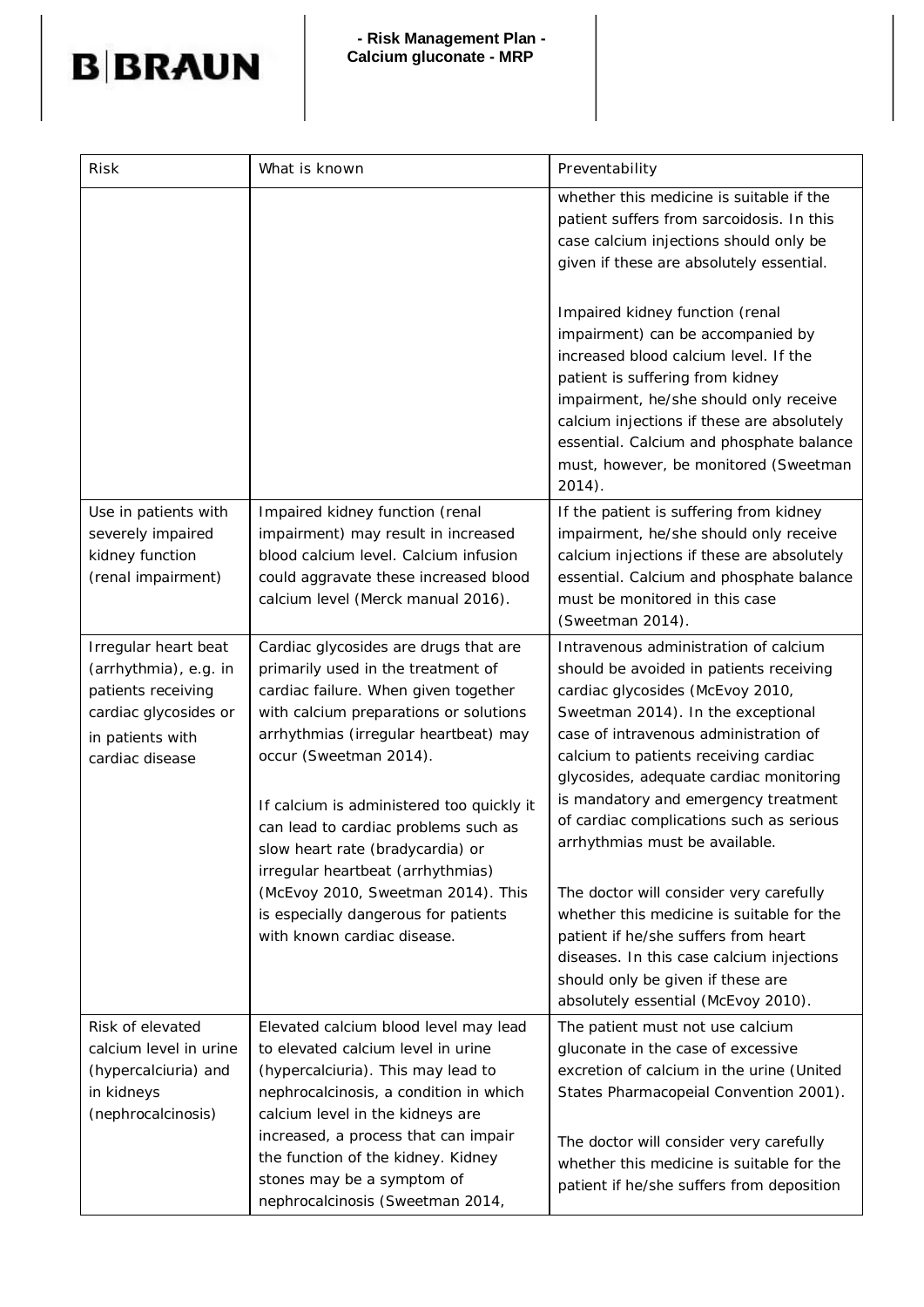# **B**BRAUN

| <b>Risk</b>                                                                                                                                        | What is known                                                                                                                                                                                                                                                                                                                                                                                                                                                                                            | Preventability                                                                                                                                                                                                                                                                                                                                                                     |
|----------------------------------------------------------------------------------------------------------------------------------------------------|----------------------------------------------------------------------------------------------------------------------------------------------------------------------------------------------------------------------------------------------------------------------------------------------------------------------------------------------------------------------------------------------------------------------------------------------------------------------------------------------------------|------------------------------------------------------------------------------------------------------------------------------------------------------------------------------------------------------------------------------------------------------------------------------------------------------------------------------------------------------------------------------------|
|                                                                                                                                                    | Merck manual 2016). So, in patients<br>with preexisting high levels of calcium<br>in the kindeys (nephrocalcinosis)<br>administration of calcium may<br>aggravate the renal state leading to<br>reversible or irreversible kidney<br>diseases.                                                                                                                                                                                                                                                           | of calcium in the kidneys<br>(nephrocalcinosis). In this case calcium<br>injections should only be given if these<br>are absolutely essential.                                                                                                                                                                                                                                     |
| Tissue damage<br>(induration, necrosis,<br>calcification or skin<br>ablation) after<br>incorrect intravenous<br>or intramuscular<br>administration | Calcium is insoluble in fatty tissue and<br>may lead to inflammatory reactions<br>followed by abscess formation,<br>hardening of the tissue and tissue<br>destruction (necrosis) if accidentally<br>injected into these areas.<br>If the solution is inadvertently injected<br>beside a blood vessel or not deep<br>enough into a muscle, this can result in<br>local tissue irritation, possibly followed<br>by peeling of the skin or even necrosis                                                    | The doctor will ensure that no solution<br>drains into tissue around the blood<br>vessel and will carefully observe the site<br>of injection.                                                                                                                                                                                                                                      |
| Elevated calcium<br>blood level in the<br>unborn child (foetal<br>hypercalcaemia)                                                                  | (McEvoy 2010).<br>Calcium passes through the placenta<br>into the circulation of the foetus and<br>reaches higher level in the foetal blood<br>than in the mother's blood (Aggarwal<br>et al. 2001). In the long-term the<br>developing foetus may therefore loose<br>its ability to regulate calcium level by<br>its own. When the child is born (and<br>the calcium supply by the mother is<br>abruptly stopped) the newborn can<br>suffer from a severe lack of calcium<br>(hypocalcaemia) (Ip 2003). | Pregnant women should only receive<br>calcium injections if absolutely essential.<br>The dose must then be carefully<br>calculated and calcium level in the blood<br>regularly monitored in order to avoid<br>excessive calcium level in the blood<br>which could be harmful to the foetus<br>(Drug Facts and Comparisons 2001).                                                   |
| Risk of<br>agglomeration with<br>the antibiotic<br>ceftriaxone and<br>other substances                                                             | The antibiotic ceftriaxone may form<br>agglomerates (precipitates) when<br>mixed with calcium-containing<br>solutions (Sweetman 2017).                                                                                                                                                                                                                                                                                                                                                                   | The doctor will take special care if the<br>patient is receiving the antibiotic<br>ceftriaxone. He will not administer it<br>simultaneously with calcium gluconate<br>even via different infusion line or<br>different infusion sites. The doctor is<br>informed that he/she must not mix the<br>calcium solution other medicinal products<br>except those known to be compatible. |